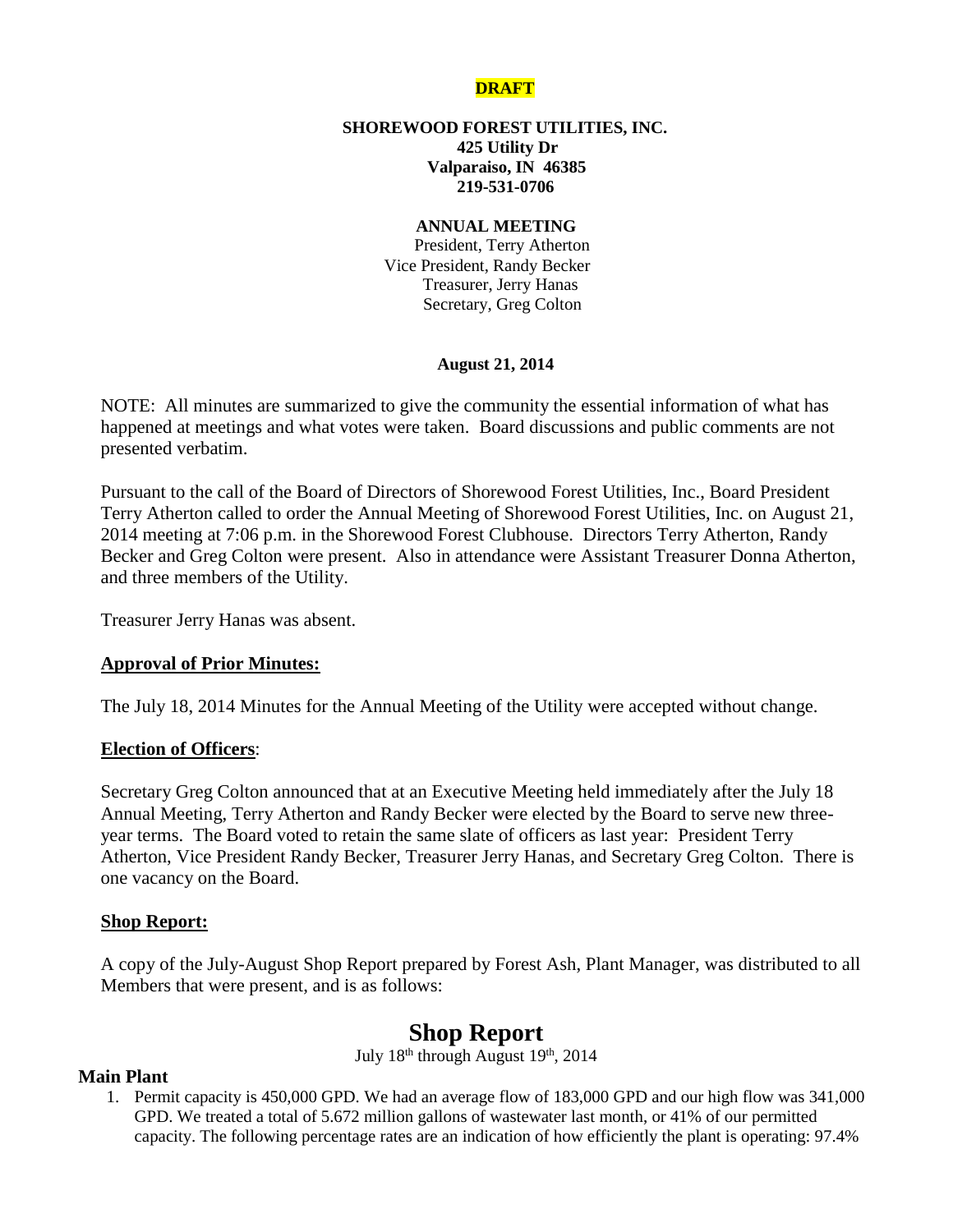removal of BODS; 99% of Suspended Solids; 99.5% of Ammonia; and 93.8% of Phosphorus (80% minimum). We have gone 53 months with out a violation.

- 2. On July  $28<sup>th</sup>$ , we walked to the outfall for our monthly inspection the outfall was clean.
- 3. On July18th, we shut off flow to the East Filter to retrieve a plastic bottle that was partially shutting off flow to the filter.

# **Lift Stations**

1. Lift station pump run times from July  $1 - 31$ , 2014

| <b>Station</b> | <b>Cycles</b> | Run<br><b>Time</b><br>(hrs) | <b>Station</b>         | <b>Cycles</b> | Run<br><b>Time</b><br>(hrs) |
|----------------|---------------|-----------------------------|------------------------|---------------|-----------------------------|
| Sagamore       | 437           | 19.8                        | <b>Nature Preserve</b> | 1605          | 135.1                       |
| Pixley         | 507           | 31.6                        | Devon                  | 1950          | 72.6                        |
| Edgewood       | 605           | 55.7                        | Main                   | 5922          | 159.3                       |
| Surrey Hill    | 594           | 36.3                        | Wessex                 | 737           | 58.4                        |
| Wexford        | 543           | 24.9                        | Scarborough            | 454           | 17.3                        |
| Amhurst        | 1587          | 122.7                       | Shorewood Ct.          | 757           | 187.1                       |
| Roxbury        | 643           | 61.6                        |                        |               |                             |

- 2. On July 23rd, we had power failures at the main plant, shop, Main lift station, Wessex, Scarborough, Shorewood Ct, and Pixley around 6 AM. We pulled the generator until the power came on at 7 AM.
- 3. On August  $10<sup>th</sup>$ , we were called by Edgewood for a high float alarm. Upon arriving we discovered the floats were setting on top of a floating mass that was preventing them from operating. We moved the floats off of the mass and the pumps kicked on.
- 4. On August 11<sup>th</sup>, we were called for power failures at Wexford, Amhurst, and Roxbury lift stations. Philip pulled the generator until the power was restored.
- 5. On August 12<sup>th</sup>, we had a power outage at 6:05 for Wexford, Amhurst, and Roxbury lift stations. Philip pulled the generator until the power came on around 7:20.
- 6. On August 13th, we checked the SCADA, Edgewood was running constantly. We went to Edgewood and discovered the shut off float was stuck on a stair step.
- 7. On August 14<sup>th</sup>, we had Midwest Excavating come in and remove rags from Edgewood lift station.

## **Sewer Lines & Manholes**

- 1. We have been busy locating for NIPSCO's underground electric replacement project.
- 2. On July  $21^{st}$ , we were called to Chaucer ct. for a sewer back up. We opened the manholes and did not see and obstructions. We informed the home owner they would need to contact a plumber.
- 3. On August  $4<sup>th</sup>$ , we were called to Pickwick for a sewer back up. We talked with the plumber and showed him the sewer location.
- 4. On August 16<sup>th</sup>, we were called to Regency ct. for an ejector pump failure. The plumber wanted the location of a shut off valve and back flow valve.

## **Other**

- 1. On July  $23<sup>rd</sup>$ , we responded to two emergency locates from the boring crew hitting under ground utilities.
- 2. We have had our fire extinguishers serviced by Hoosier Fire.
- 3. On July 29th, we responded to an emergency locate on Wessex rd. A phone line had been cut.
- 4. On July 31<sup>st</sup>, we responded to an emergency locate on Westchester ln. The boring crew hit a phone line.
- 5. On August  $4<sup>th</sup>$ , we were called to Westchester ln. for an emergency locate. The boring crew cut a gas service line.